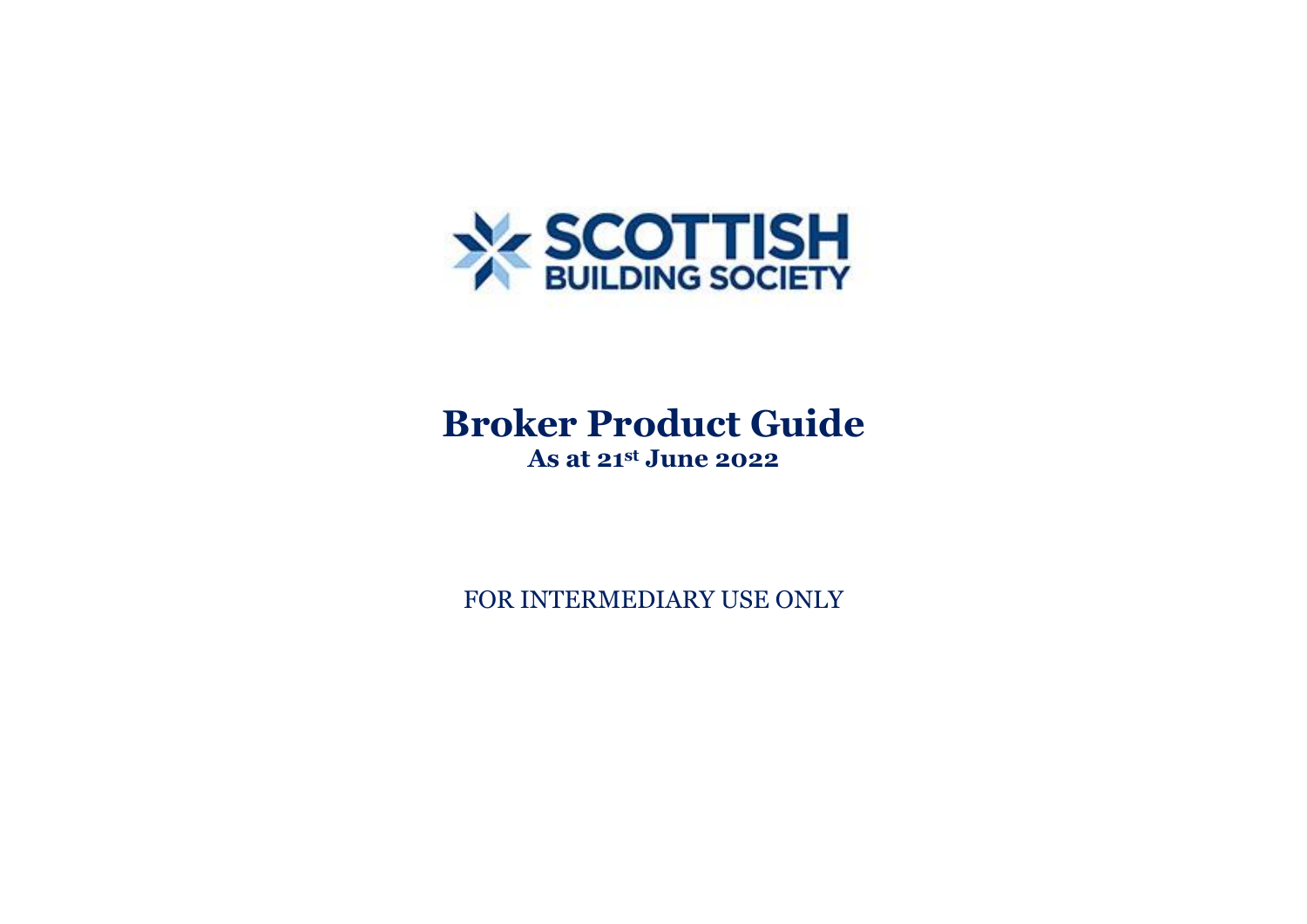#### **Residential – Fixed Rates**

| <b>Initial Rate</b> | <b>APR</b> | <b>Period</b> | <b>Product Code</b> | <b>Early Repayment Charge</b><br>(Based on outstanding<br>balance) | <b>Min Loan</b><br>(Purchase &<br><b>Remortgage)</b> | Max LTV &<br><b>Loan Amount</b>           | <b>Other Comments</b>                                                                             |
|---------------------|------------|---------------|---------------------|--------------------------------------------------------------------|------------------------------------------------------|-------------------------------------------|---------------------------------------------------------------------------------------------------|
| 3.04%<br>(Fixed)    | 5.3%       | 2 Years       | <b>FIX2Y013</b>     | 3% in Year 1;<br>2% in Year 2                                      | £30,000                                              | $60% - £1m$                               | • Arrangement fee £995<br>• Flexible options<br>• Available for house purchase<br>and re-mortgage |
| 3.29%<br>(Fixed)    | 5.3%       | 2 Years       | <b>FIX2Y014</b>     | 3% in Year 1;<br>2% in Year 2                                      | £30,000                                              | 80% - £450k<br>70% - £750k                | • Arrangement fee £995<br>• Flexible options<br>• Available for house purchase<br>and re-mortgage |
| 3.54%<br>(Fixed)    | 5.4%       | 2 Years       | <b>FIX2Y015</b>     | 3% in Year 1;<br>2% in Year 2                                      | £30,000                                              | 90% - £300k                               | • Arrangement fee £995<br>• Flexible options<br>• Available for house purchase<br>and re-mortgage |
| 3.24%<br>(Fixed)    | 5.2%       | 2 Years       | <b>FIX2Y016</b>     | 3% in Year 1;<br>2% in Year 2                                      | £30,000                                              | 60% - £1m                                 | • No Arrangement fee<br>• Flexible options<br>• Available for house purchase<br>and re-mortgage   |
| 3.44%<br>(Fixed)    | 5.3%       | 2 Years       | <b>FIX2Y017</b>     | 3% in Year 1;<br>2% in Year 2                                      | £30,000                                              | 80% - £450k<br>70% - £750k<br>$60% - £1m$ | • No Arrangement fee<br>• Flexible options<br>• Available for house purchase<br>and re-mortgage   |
| 3.74%<br>(Fixed)    | 5.3%       | 2 Years       | <b>FIX2Y018</b>     | 3% in Year 1;<br>2% in Year 2                                      | £30,000                                              | 90% - £300k                               | • No Arrangement fee<br>• Flexible options<br>• Available for house purchase<br>and re-mortgage   |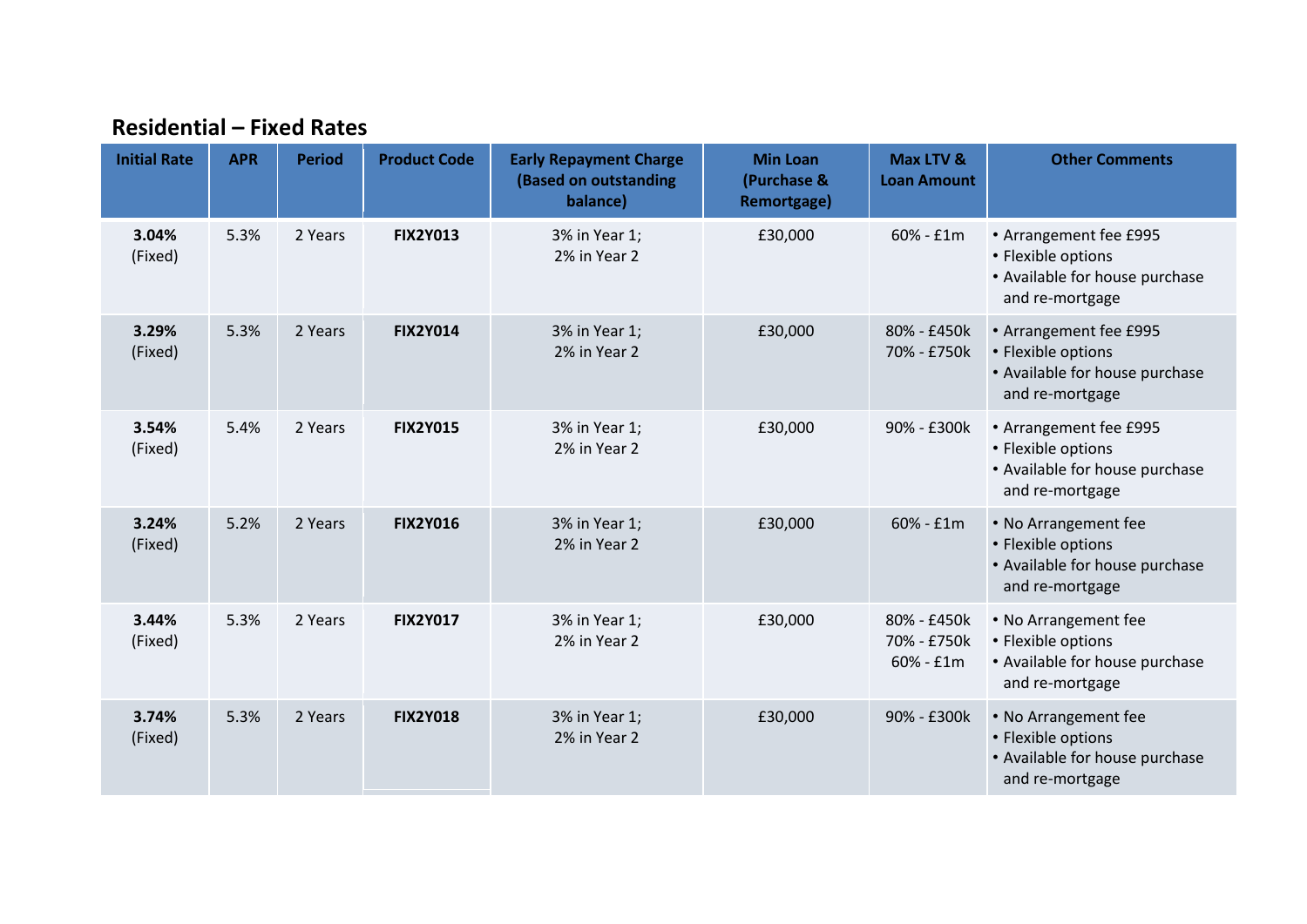## **Residential – Discounted Rates**

| <b>Initial Rate</b>            | <b>APR</b> | <b>Period</b> | <b>Product Code</b> | <b>Early Repayment Charge</b><br>(Based on outstanding<br>balance) | <b>Min Loan</b><br>(Purchase &<br>Remortgage) | Max LTV &<br><b>Loan Amount</b>           | <b>Other Comments</b>                                                                             |
|--------------------------------|------------|---------------|---------------------|--------------------------------------------------------------------|-----------------------------------------------|-------------------------------------------|---------------------------------------------------------------------------------------------------|
| 1.65%<br>(SVR less<br>3.85%    | 5.0%       | 2 Years       | <b>DIS2Y013</b>     | 3% in Year 1;<br>2% in Year 2                                      | £30,000                                       | 60% - £1m                                 | • Arrangement fee £995<br>• Flexible options<br>• Available for house purchase<br>and re-mortgage |
| 2.00%<br>(SVR less<br>3.50%    | 5.0%       | 2 Years       | <b>DIS2Y002</b>     | 3% in Year 1;<br>2% in Year 2                                      | £30,000                                       | $60% - £1m$                               | • No Arrangement fee<br>• Flexible options<br>• Available for house purchase<br>and re-mortgage   |
| 1.90%<br>(SVR less<br>$3.60\%$ | 5.0%       | 2 Years       | <b>DIS2Y014</b>     | 3% in Year 1;<br>2% in Year 2                                      | £30,000                                       | 80% - £450k<br>70% - £750k<br>$60% - f1m$ | • Arrangement fee £995<br>• Flexible options<br>• Available for house purchase<br>and re-mortgage |
| 2.25%<br>(SVR less<br>3.25%    | 5.0%       | 2 Years       | <b>DIS2Y004</b>     | 3% in Year 1;<br>2% in Year 2                                      | £30,000                                       | 80% - £450k<br>70% - £750k<br>$60% - f1m$ | • No Arrangement fee<br>• Flexible options<br>• Available for house purchase<br>and re-mortgage   |
| 2.16%<br>(SVR less<br>3.34%    | 5.1%       | 2 Years       | <b>DIS2Y015</b>     | 3% in Year 1;<br>2% in Year 2                                      | £30,000                                       | 90% - £300k                               | • Arrangement fee £995<br>• Flexible options<br>• Available for house purchase<br>and re-mortgage |
| 2.50%<br>(SVR less<br>3.00%    | 5.1%       | 2 Years       | <b>DIS2Y006</b>     | 3% in Year 1;<br>2% in Year 2                                      | £30,000                                       | 90% - £300k                               | • No Arrangement fee<br>• Flexible options<br>• Available for house purchase<br>and re-mortgage   |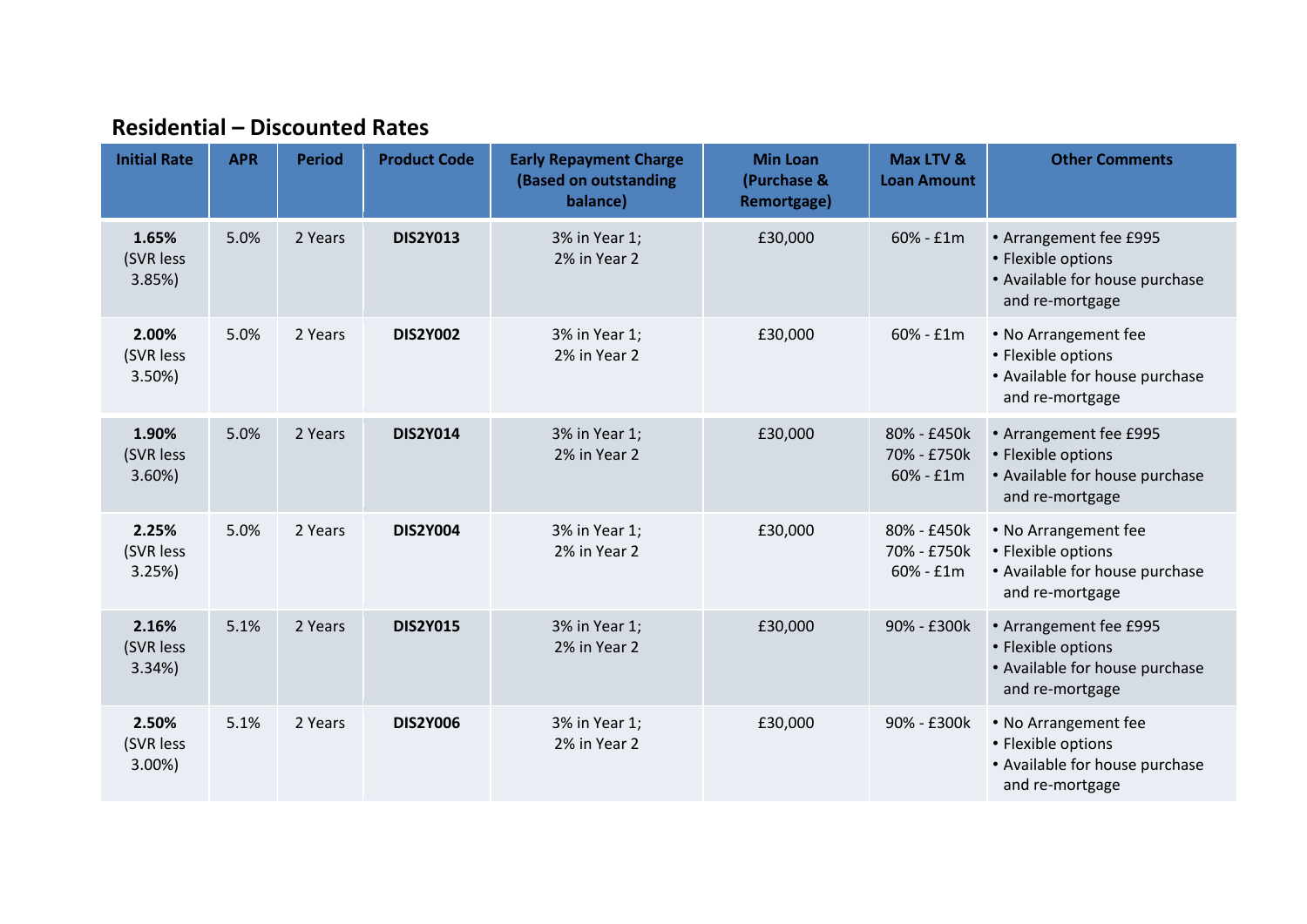## **Residential - Standard Variable Rate**

| <b>Initial Rate</b> | <b>APR</b> | <b>Period</b>    | <b>Product Code</b> | <b>Early</b><br><b>Repayment Charge</b> | <b>Min Loan</b><br>(Purchase &<br>Remortgage) | Max LTV &<br><b>Loan Amount</b>           | <b>Other Comments</b>                                                                           |
|---------------------|------------|------------------|---------------------|-----------------------------------------|-----------------------------------------------|-------------------------------------------|-------------------------------------------------------------------------------------------------|
| 5.50%<br>(Variable) | 5.7%       | Mortgage<br>Term | <b>SVRFLEX</b>      | <b>None</b>                             | <b>None</b>                                   | 80% - £450k<br>70% - £750k<br>$60% - f1m$ | • No arrangement fee<br>• Flexible options<br>• Available for house purchase<br>and re-mortgage |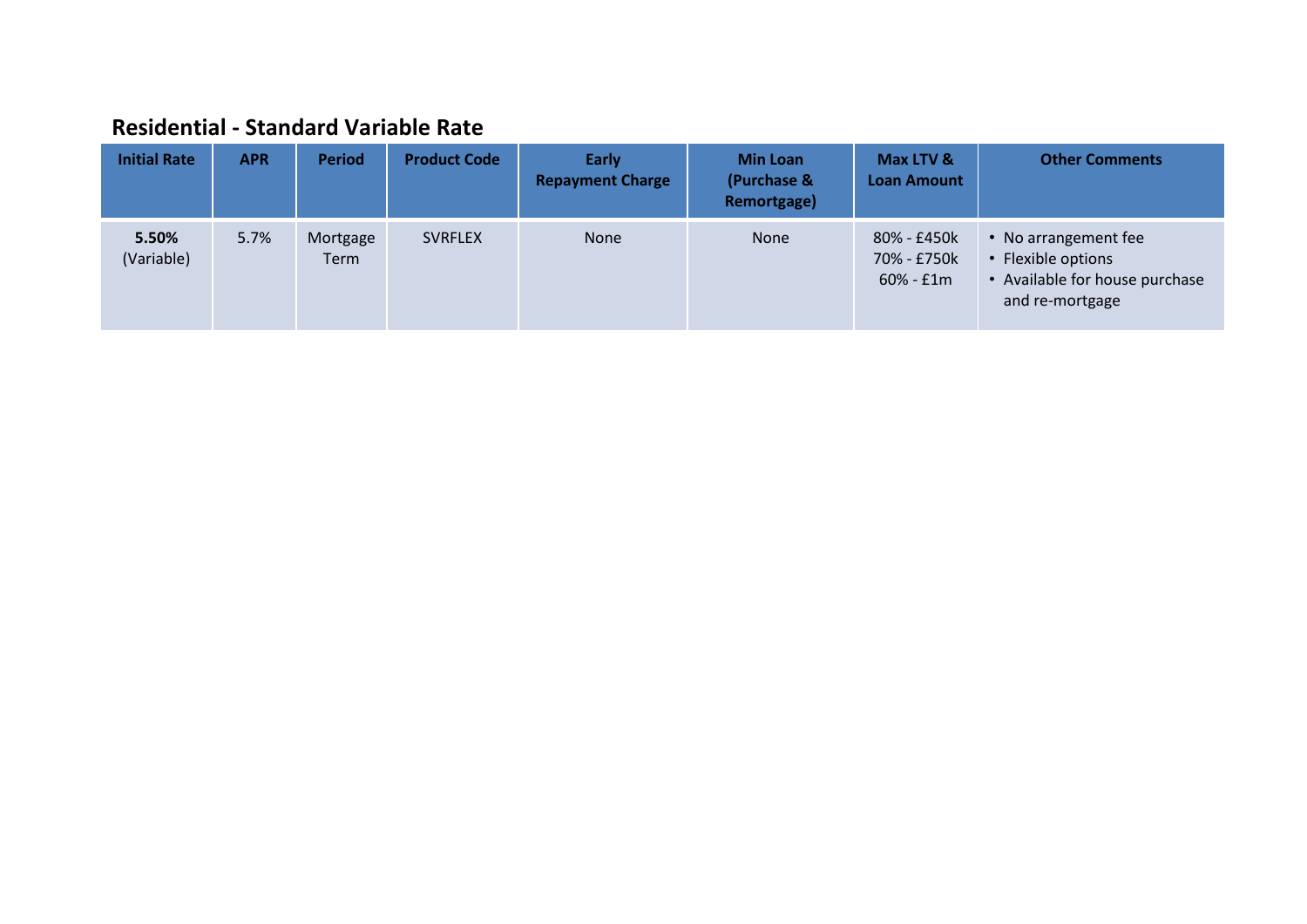| <b>Initial Rate</b>            | <b>APR</b> | <b>Period</b> | <b>Product Code</b> | <b>Early Repayment</b><br><b>Charge</b><br>(Based on outstanding<br>balance) | <b>Min Loan</b><br>(Purchase &<br>Remortgage) | Max LTV &<br><b>Loan Amount</b> | <b>Other Comments</b>                                                                                                                                                                     |
|--------------------------------|------------|---------------|---------------------|------------------------------------------------------------------------------|-----------------------------------------------|---------------------------------|-------------------------------------------------------------------------------------------------------------------------------------------------------------------------------------------|
| 2.30%<br>(SVR less<br>$3.20\%$ | 5.3%       | 2 Years       | <b>RIOD2Y001</b>    | 3% in Year 1;<br>2% in Year 2                                                | £30,000                                       | 50% - £500k                     | Arrangement fee £995<br>Interest-only payments<br>$\bullet$<br>required<br>Available for house purchase<br>and re-mortgage<br>Available for equity release<br>$\bullet$<br>Minimum age 55 |
| 2.65%<br>(SVR less<br>2.85%    | 5.2%       | 2 Years       | <b>RIOD2Y002</b>    | 3% in Year 1;<br>2% in Year 2                                                | £30,000                                       | 50% - £500k                     | No arrangement fee<br>$\bullet$<br>Interest-only payments<br>required<br>Available for house purchase<br>and re-mortgage<br>Available for equity release<br>$\bullet$<br>Minimum age 55   |

# **Retirement Interest Only – Discounted variable rates**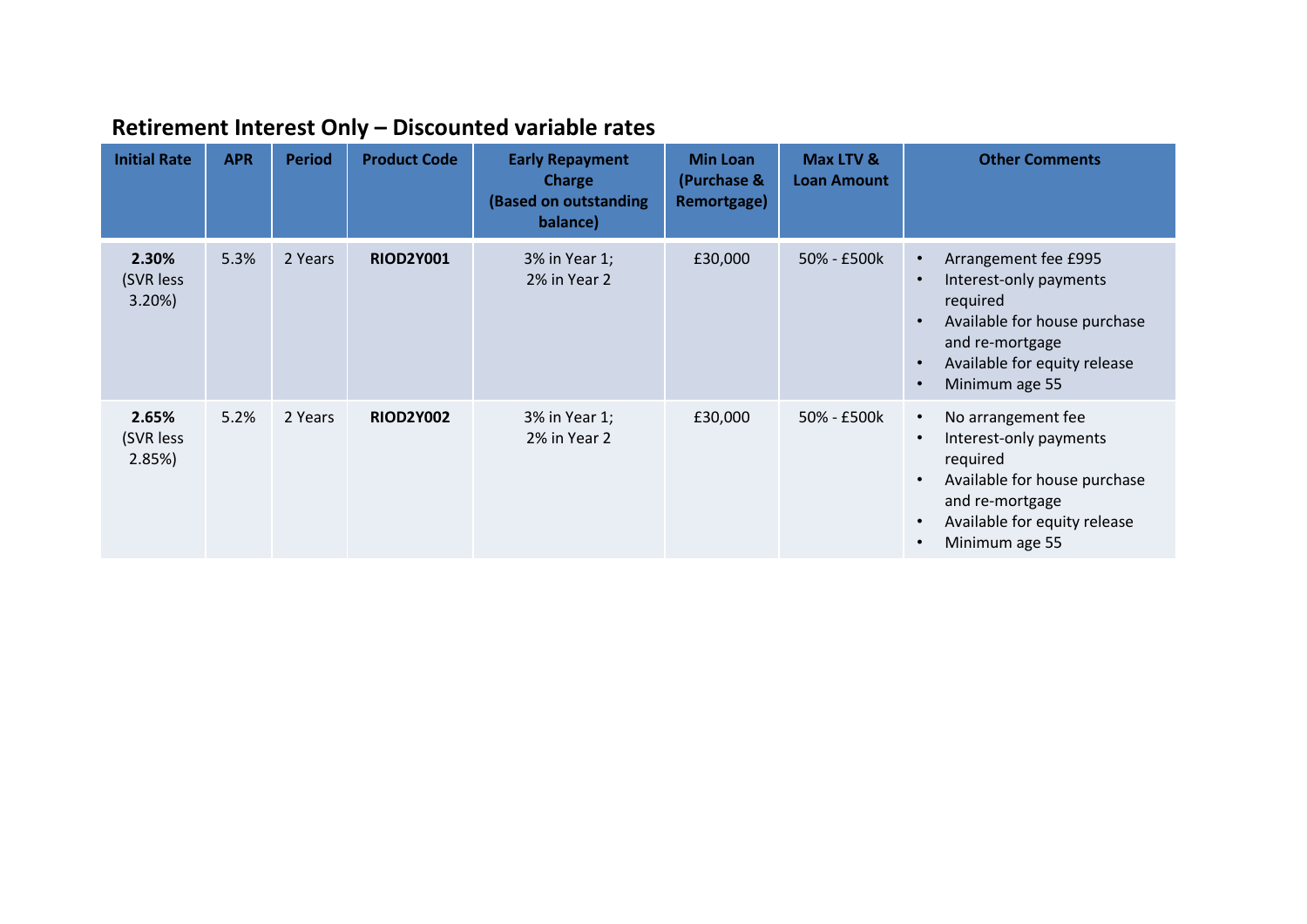| <b>Retirement Interest Only - Fixed rates</b> |  |  |  |  |
|-----------------------------------------------|--|--|--|--|
|-----------------------------------------------|--|--|--|--|

| <b>Initial Rate</b> | <b>APR</b> | <b>Period</b> | <b>Product Code</b> | <b>Early Repayment Charge</b><br>(Based on outstanding<br>balance)   | <b>Min Loan</b><br>(Purchase &<br>Remortgage) | <b>Max LTV</b> | <b>Other Comments</b>                                                                                                                                                      |
|---------------------|------------|---------------|---------------------|----------------------------------------------------------------------|-----------------------------------------------|----------------|----------------------------------------------------------------------------------------------------------------------------------------------------------------------------|
| 3.14%<br>Fixed      | 4.9%       | 5 Years       | <b>RIOF5Y003</b>    | 5% in Year 1;<br>4% in Year 2;<br>3% in Years 3 & 4;<br>2% in Year 5 | £30,000                                       | 50% - £500k    | Arrangement fee £995<br>Interest-only payments<br>required<br>Available for house purchase<br>and re-mortgage<br>Available for equity release<br>Minimum age 55            |
| 3.44%<br>Fixed      | 4.9%       | 5 Years       | <b>RIOF5Y004</b>    | 5% in Year 1;<br>4% in Year 2;<br>3% in Years 3 & 4;<br>2% in Year 5 | £30,000                                       | 50% - £500k    | No arrangement fee<br>$\bullet$<br>Interest-only payments<br>required<br>Available for house purchase<br>and re-mortgage<br>Available for equity release<br>Minimum age 55 |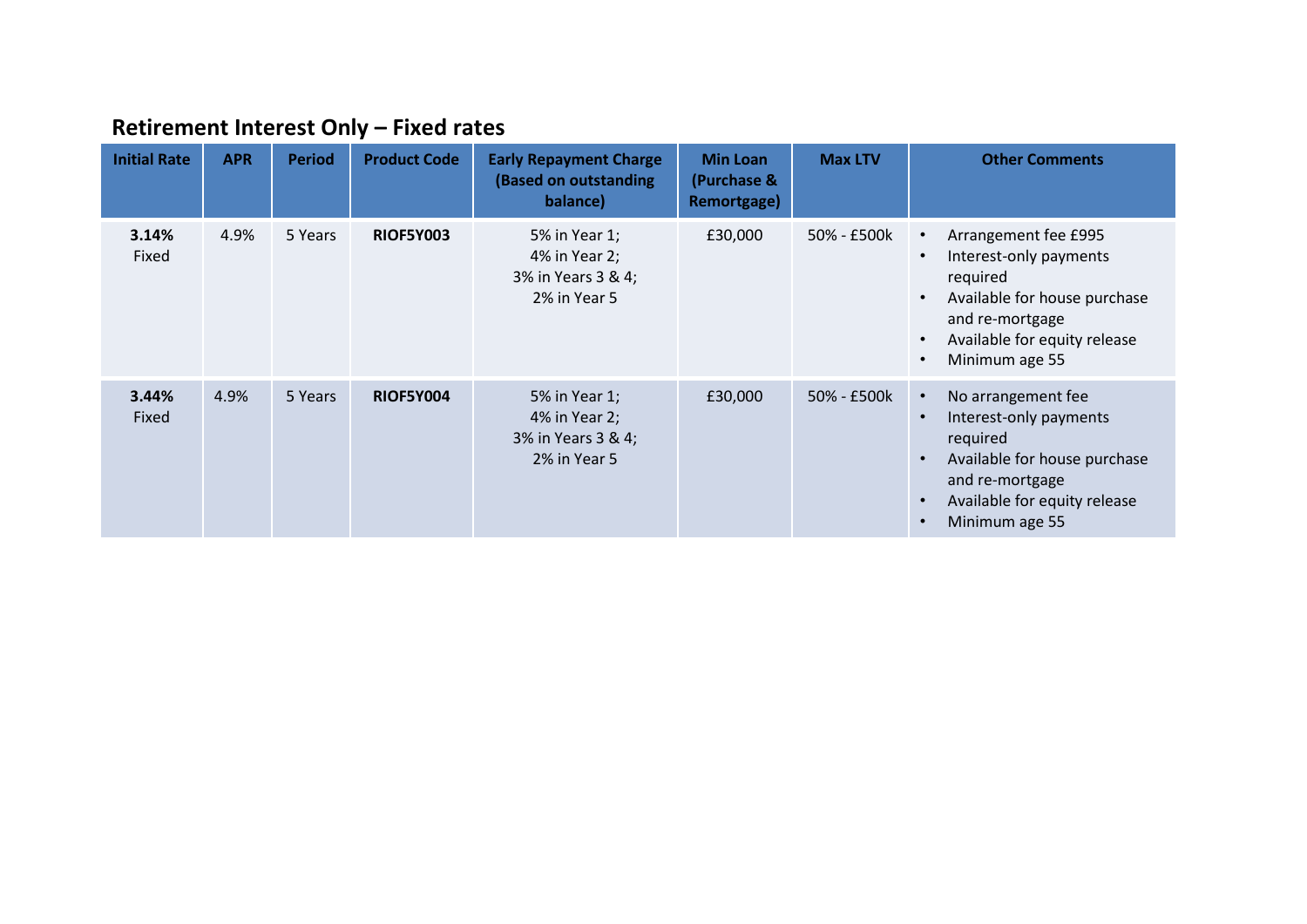| <b>Initial Rate</b>         | <b>APR</b> | <b>Period</b> | <b>Product</b><br>Code | <b>Early Repayment</b><br><b>Charge</b><br>(Based on<br>outstanding<br>balance) | <b>Min Loan</b><br>(Purchase) | Max LTV &<br><b>Loan Amount</b>                                                | <b>Other Comments</b>                                                                                                                                                                                               |
|-----------------------------|------------|---------------|------------------------|---------------------------------------------------------------------------------|-------------------------------|--------------------------------------------------------------------------------|---------------------------------------------------------------------------------------------------------------------------------------------------------------------------------------------------------------------|
| 4.74%<br>(SVR less<br>0.76% | 5.6%       | 3 Years       | <b>SBVARF</b>          | 3% in Years 1 & 2;<br>2% in Year 3                                              | £30,000                       | 80% - £450k<br>70% - £750k<br>60% - No limit,<br>please refer to<br><b>SBS</b> | Arrangement fee £1,249<br>On receipt of the Completion<br>$\bullet$<br>Certificate option to switch to a<br>product from our Loyalty range<br>without payment of ERC.<br>Up to 60% LTV for purchase of<br>land/plot |

### **Self-Build - Variable rate**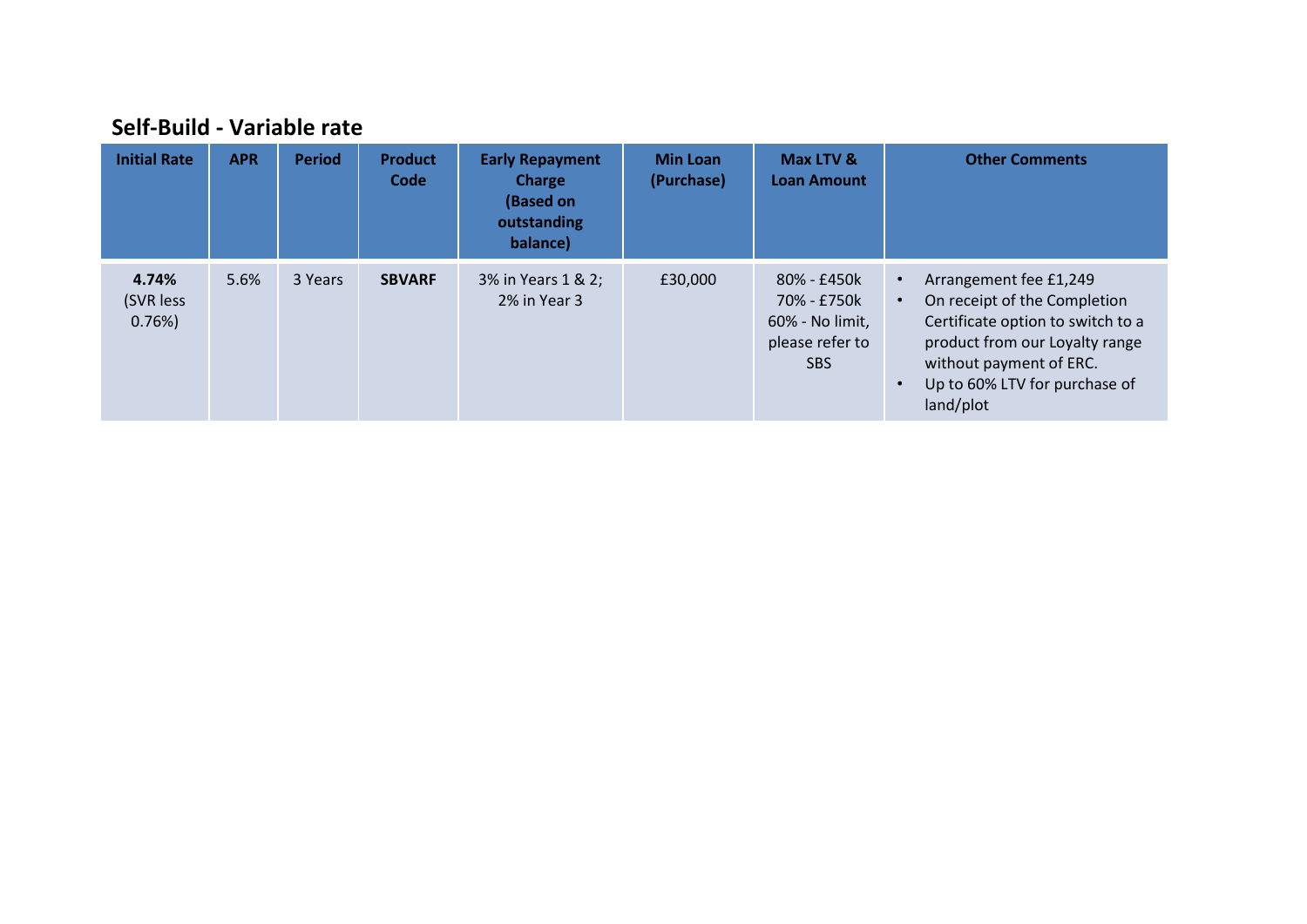| <b>Initial Rate</b> | <b>APR</b> | <b>Period</b> | <b>Product Code</b> | <b>Early Repayment</b><br><b>Charge</b><br>(Based on outstanding<br>balance) | <b>Min Loan</b><br>(Purchase &<br>Remortgage) | Max LTV &<br><b>Loan Amount</b> | <b>Other Comments</b>                                                                                                                                                                |
|---------------------|------------|---------------|---------------------|------------------------------------------------------------------------------|-----------------------------------------------|---------------------------------|--------------------------------------------------------------------------------------------------------------------------------------------------------------------------------------|
| 3.04%<br>Fixed      | 5.3%       | 2 Years       | <b>FIX2Y019</b>     | 3% in Year 1;<br>2% in Year 2                                                | £50,000                                       | $60% - f1m$                     | Arrangement fee £995<br>Fully qualified and a practising<br>member of their professional<br>body<br>Flexible options<br>Available for house purchase<br>and re-mortgage              |
| 3.29%<br>Fixed      | 5.3%       | 2 Years       | <b>FIX2Y020</b>     | 3% in Year 1;<br>2% in Year 2                                                | £50,000                                       | 80% - £500k<br>70% - £750k      | Arrangement fee £995<br>Fully qualified and a practising<br>member of their professional<br>body<br>Flexible options<br>$\bullet$<br>Available for house purchase<br>and re-mortgage |

## **Professional – Fixed rates**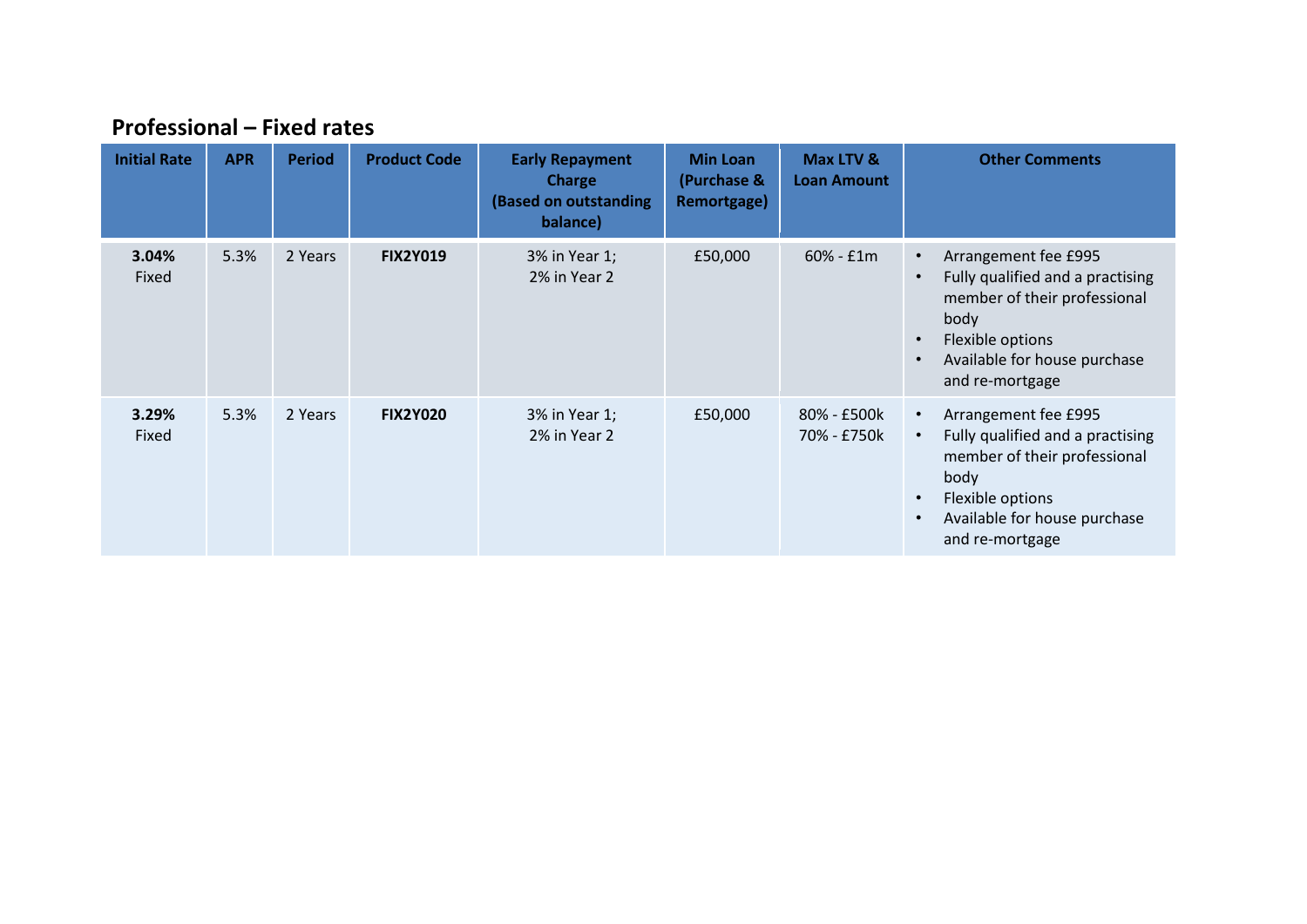| 3.44%<br>Fixed | 5.4% | 2 Years | <b>FIX2Y021</b> | 3% in Year 1;<br>2% in Year 2 | £50,000 | 90% - £400k<br>85% - £450k | Arrangement fee £995<br>Fully qualified and a practising<br>member of their professional<br>body<br>Flexible options<br>Available for house purchase<br>and re-mortgage |
|----------------|------|---------|-----------------|-------------------------------|---------|----------------------------|-------------------------------------------------------------------------------------------------------------------------------------------------------------------------|
| 3.54%<br>Fixed | 5.4% | 2 Years | <b>FIX2Y022</b> | 3% in Year 1;<br>2% in Year 2 | £50,000 | 95% - £400k                | Arrangement fee £995<br>Fully qualified and a practising<br>member of their professional<br>body<br>Flexible options<br>Available for house purchase<br>and re-mortgage |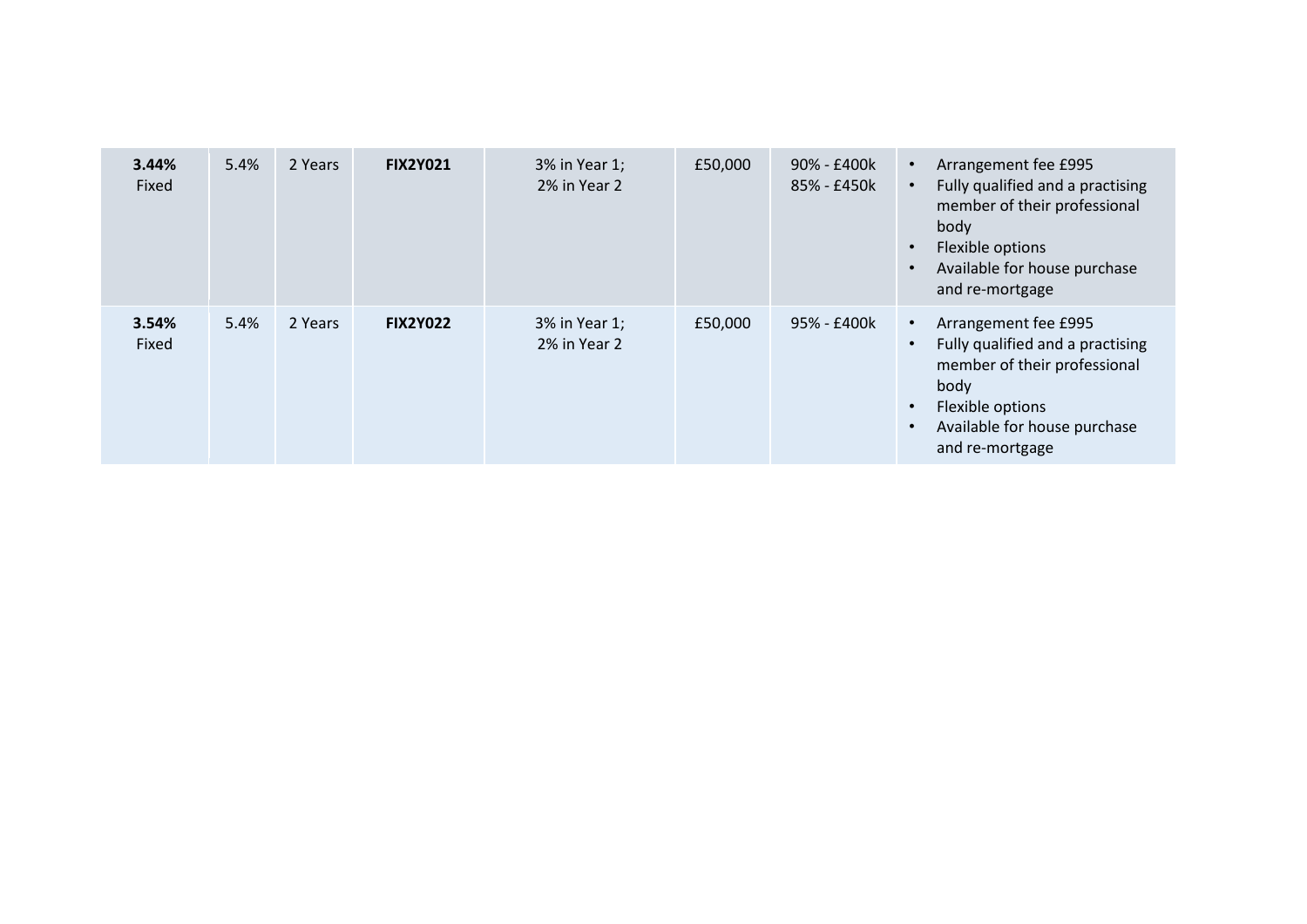| <b>Initial Rate</b>         | <b>APR</b> | <b>Period</b> | <b>Product Code</b> | <b>Early Repayment</b><br><b>Charge</b><br>(Based on outstanding<br>balance) | <b>Min Loan</b><br>(Purchase &<br>Remortgage) | Max LTV &<br><b>Loan Amount</b>           | <b>Other Comments</b>                                                                                                                                                              |
|-----------------------------|------------|---------------|---------------------|------------------------------------------------------------------------------|-----------------------------------------------|-------------------------------------------|------------------------------------------------------------------------------------------------------------------------------------------------------------------------------------|
| 1.65%<br>(SVR less<br>3.85% | 5.0%       | 2 Years       | <b>DIS2Y016</b>     | 3% in Year 1;<br>2% in Year 2                                                | £50,000                                       | 60% - £1m                                 | Arrangement fee £995<br>Fully qualified and a practising<br>member of their professional<br>body<br>Flexible options<br>Available for house purchase<br>and re-mortgage            |
| 2.00%<br>(SVR less<br>3.50% | 5.1%       | 2 Years       | <b>DIS2Y008</b>     | 3% in Year 1;<br>2% in Year 2                                                | £50,000                                       | $60% - f1m$                               | No arrangement fee<br>$\bullet$<br>Fully qualified and a practising<br>member of their professional<br>body<br>Flexible options<br>Available for house purchase<br>and re-mortgage |
| 1.90%<br>(SVR less<br>3.60% | 5.1%       | 2 Years       | <b>DIS2Y017</b>     | 3% in Year 1;<br>2% in Year 2                                                | £50,000                                       | 80% - £500k<br>70% - £750k<br>$60% - f1m$ | Arrangement fee £995<br>Fully qualified and a practising<br>member of their professional<br>body<br>Flexible options<br>Available for house purchase<br>and re-mortgage            |
| 2.25%<br>(SVR less<br>3.25% | 5.1%       | 2 Years       | <b>DIS2Y010</b>     | 3% in Year 1;<br>2% in Year 2                                                | £50,000                                       | 80% - £500k<br>70% - £750k<br>60% - £1m   | No arrangement fee<br>Fully qualified and a practising<br>member of their professional                                                                                             |

# **Professional – Discounted variable rates**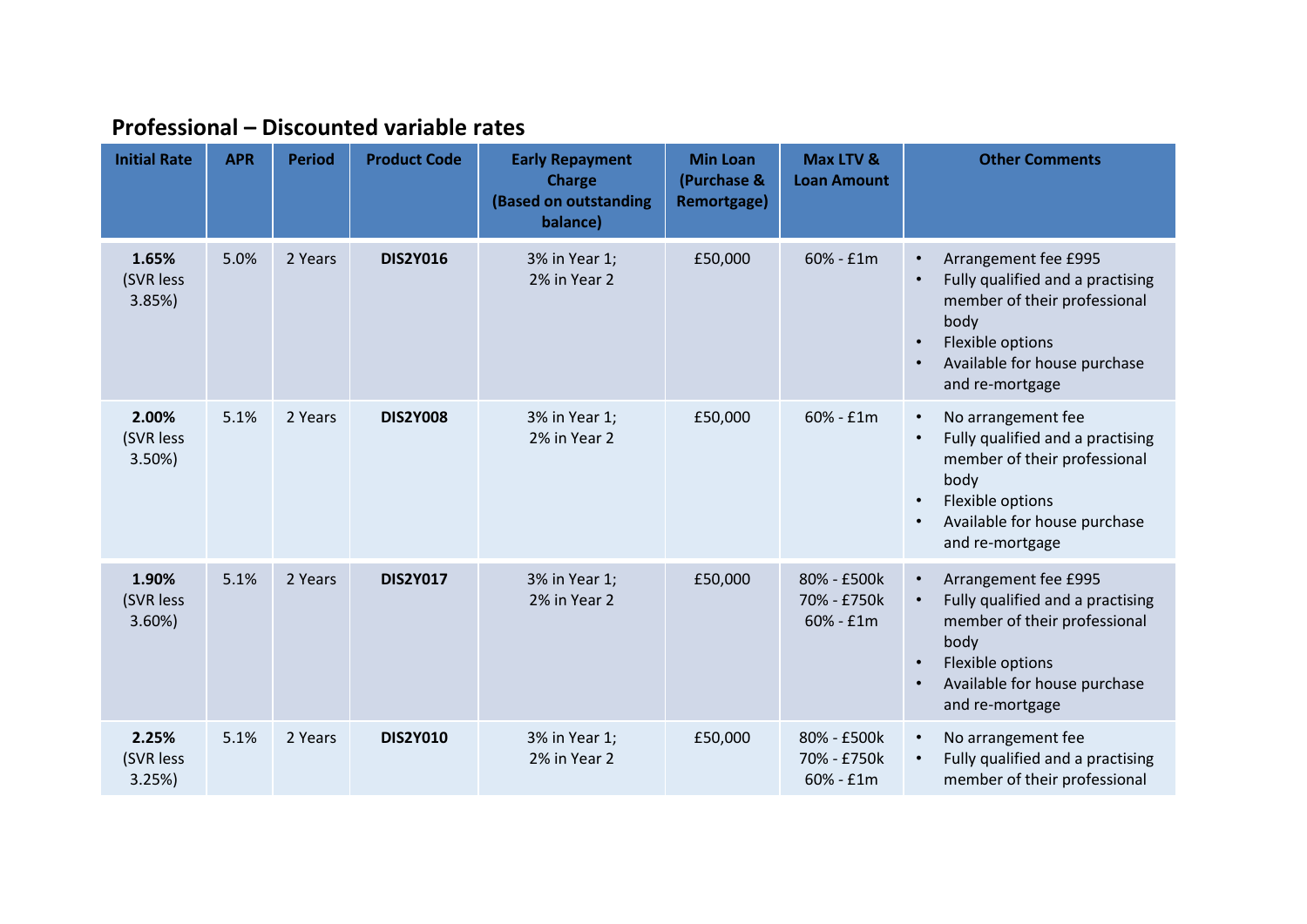|                                |      |         |                 |                               |         |             | body<br>Flexible options<br>$\bullet$<br>Available for house purchase<br>and re-mortgage                                                                                                          |
|--------------------------------|------|---------|-----------------|-------------------------------|---------|-------------|---------------------------------------------------------------------------------------------------------------------------------------------------------------------------------------------------|
| 2.08%<br>(SVR less<br>3.42%    | 5.1% | 2 Years | <b>DIS2Y018</b> | 3% in Year 1;<br>2% in Year 2 | £50,000 | 95% - £400k | Arrangement fee £995<br>$\bullet$<br>Fully qualified and a practising<br>$\bullet$<br>member of their professional<br>body<br>Flexible options<br>Available for house purchase<br>and re-mortgage |
| 2.50%<br>(SVR less<br>$3.00\%$ | 5.1% | 2 Years | <b>DIS2Y012</b> | 3% in Year 1;<br>2% in Year 2 | £50,000 | 95% - £400k | No arrangement fee<br>$\bullet$<br>Fully qualified and a practising<br>member of their professional<br>body<br>Flexible options<br>Available for house purchase<br>and re-mortgage                |